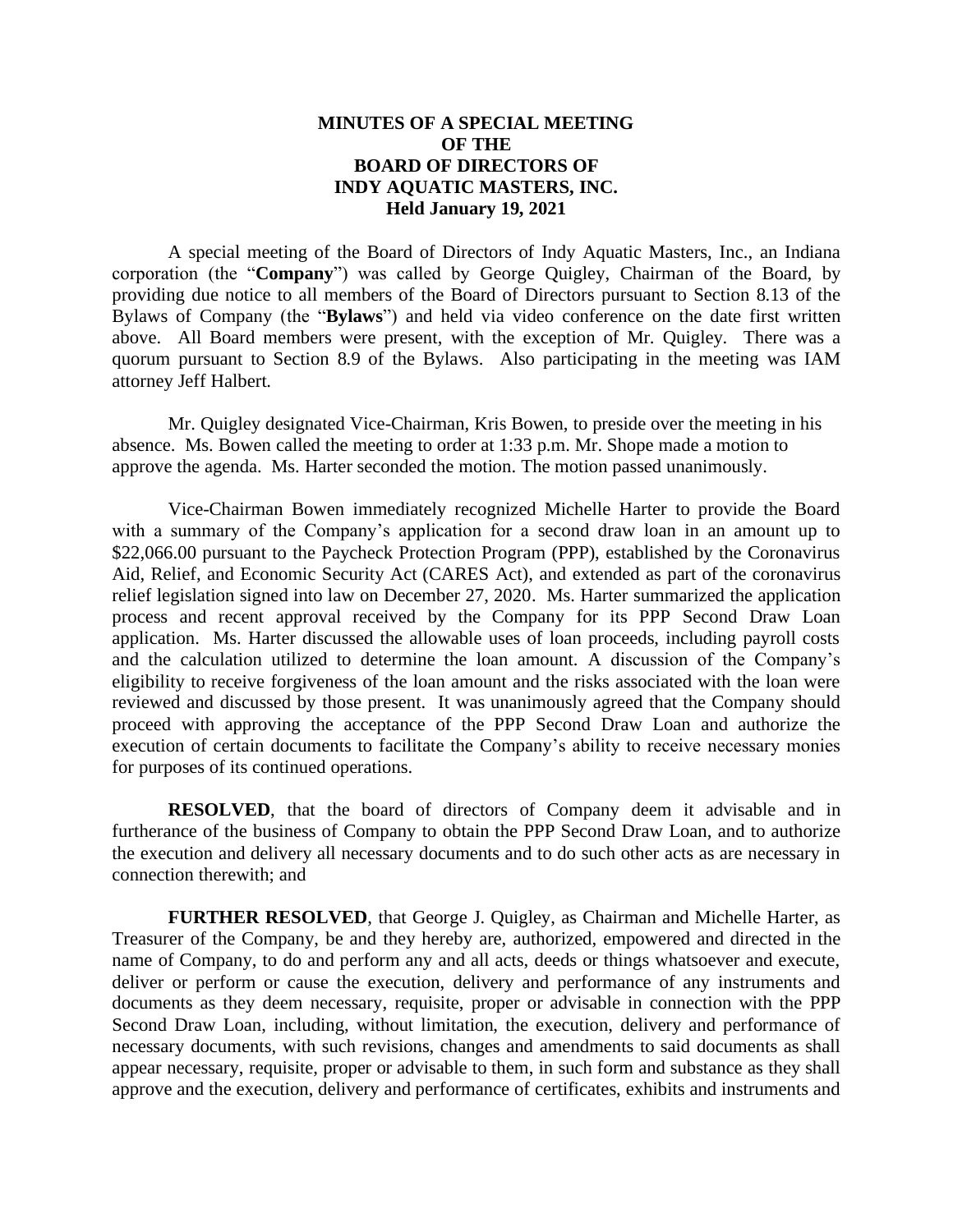the performance of such additional acts, deeds or things whatsoever as shall appear necessary, requisite, proper or advisable to them, and to do all things necessary to fully carry out these resolutions and to consummate the PPP Second Draw Loan, including the execution, delivery and performance of all documents, such approval to be conclusively presumed by such party's execution thereof; and

**FURTHER RESOLVED**, that all acts and transactions by any of the directors, shareholders or representatives of Company in its name or for its account, occurring prior hereto in connection with the above-referenced transactions are hereby ratified, approved and confirmed; and

**FURTHER RESOLVED**, that the Secretary of Company shall ensure a signed copy of these minutes are recorded with and made a part of the proceedings of Company.

There being no further business to consider, the meeting was adjourned by unanimous vote at 1:45 p.m.

## **SIGNATURES ON FOLLOWING PAGE**